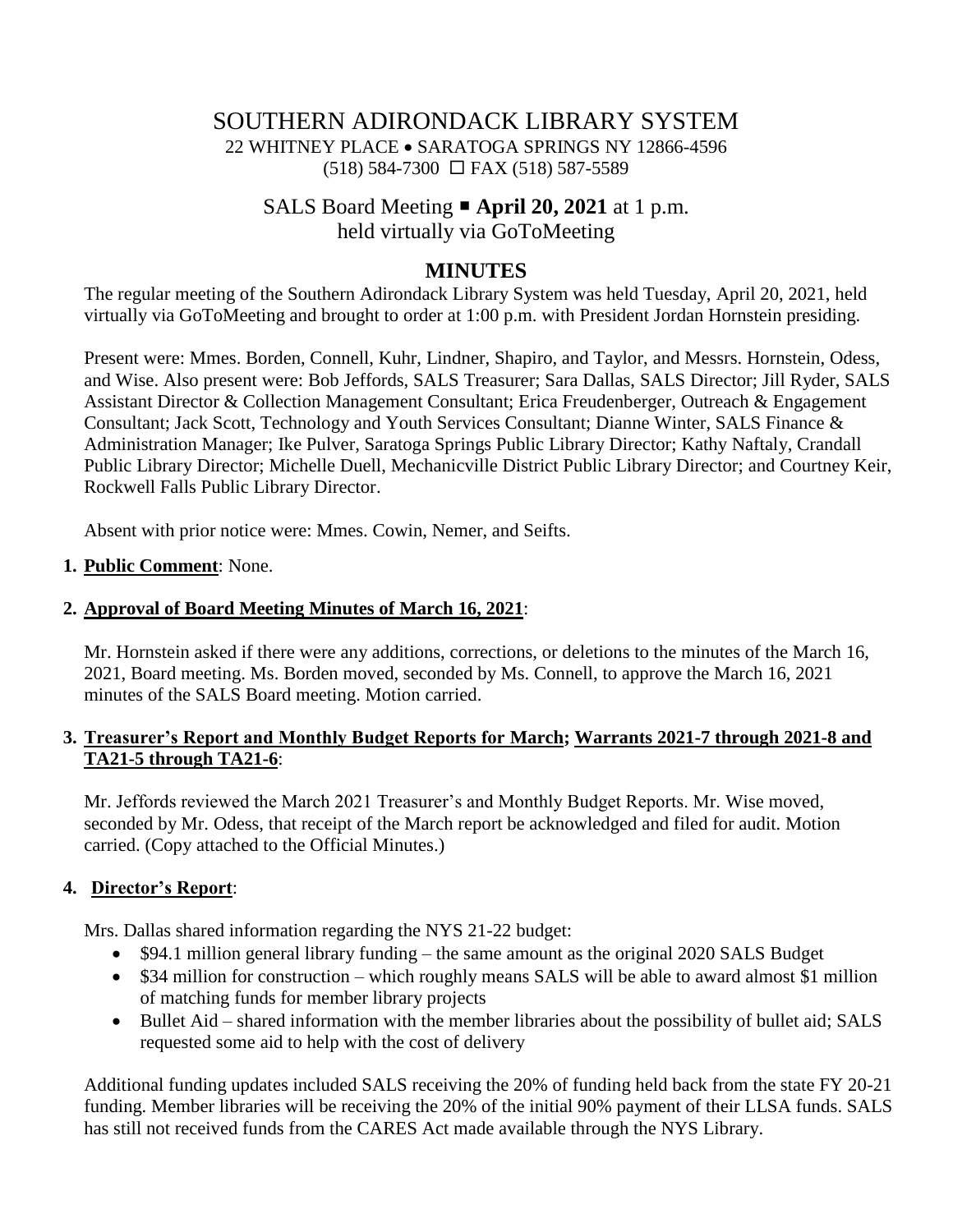SALS continues to work on its plan of service. Erica Freudenberger has been facilitating the process, mirroring what she is doing to help member libraries write their own plans of service. She will be the "guest" speaker at the SALS Annual Meeting and update us on the process and plan.

Part of the plan is to review the 90.3 document. This is Free Direct Access. When libraries choose to join SALS, they make their resources and collections available to everyone in the four counties. This document talks about access and what to do if a library faces hardship from borrowers outside their chartered to serve area. I have shared a rough draft with the member library directors. Most of the revision is updating statistics. Fewer people are unserved by a library, and the local per capita support has increased over the past five years. The highest per capita support is \$286.60 (CVW LLL); the lowest \$4.39 (Brant Lake).

Mrs. Dallas informed the board that quarantining of delivery materials will stop on May 3<sup>rd</sup>. The latest data shows COVID is airborne.

Congratulations are in order for Erica Freudenberger. She has been elected to the Public Library Association's Board of Directors. She will be representing rural libraries on a national level. Mrs. Dallas has been re-elected to ALA Council. It is an exciting time to serve on Council as it is looking very closely at its governing structure. Currently, she is serving on a workgroup to develop resolutions to help change the current structure.

Mrs. Dallas voiced her strong support for allowing the Saratoga Springs Public Library to use the SALS side lawn for outdoor programs. This is an agenda item later in the meeting.

SALS will co-host a program on the Dr. Seuss controversy on June 4<sup>th</sup> from 10-11:30 am. The presenters are Dr. Emily Knox, a national expert on intellectual freedom and social justice, and Deborah Caldwell-Stone, Director of the ALA Office for Intellectual Freedom. Deborah is quoted in many of the articles.

Mrs. Dallas has been involved in national advocacy to increase federal aid for libraries. She has urged board members and staff to contact their Congressional representative to ask for their support of the America Builds Libraries Act. If passed, this will bring millions of dollars for needed library construction to our region – and that was the purpose behind her guest essay in the Post Star.

JA contract with III (our Polaris vendor) almost ready for signatures, it has been reviewed by the JA attorney.

Information was shared with State Librarian about SALS and services/programs done throughout the pandemic to support our libraries and people in our communities. She may share it with the Regents during a meeting.

State Education Department wants Central Libraries to be open 55 hours per week by June 1. Mrs. Dallas worked with Kathy Naftaly to share our concerns. There will be a meeting at the end of this week to discuss the timing.

SALS staff will begin discussing having more people report to 22 Whitney as more staff are fully vaccinated.

- A. *Joint Automation Report*: None.
- B. *Other*: None.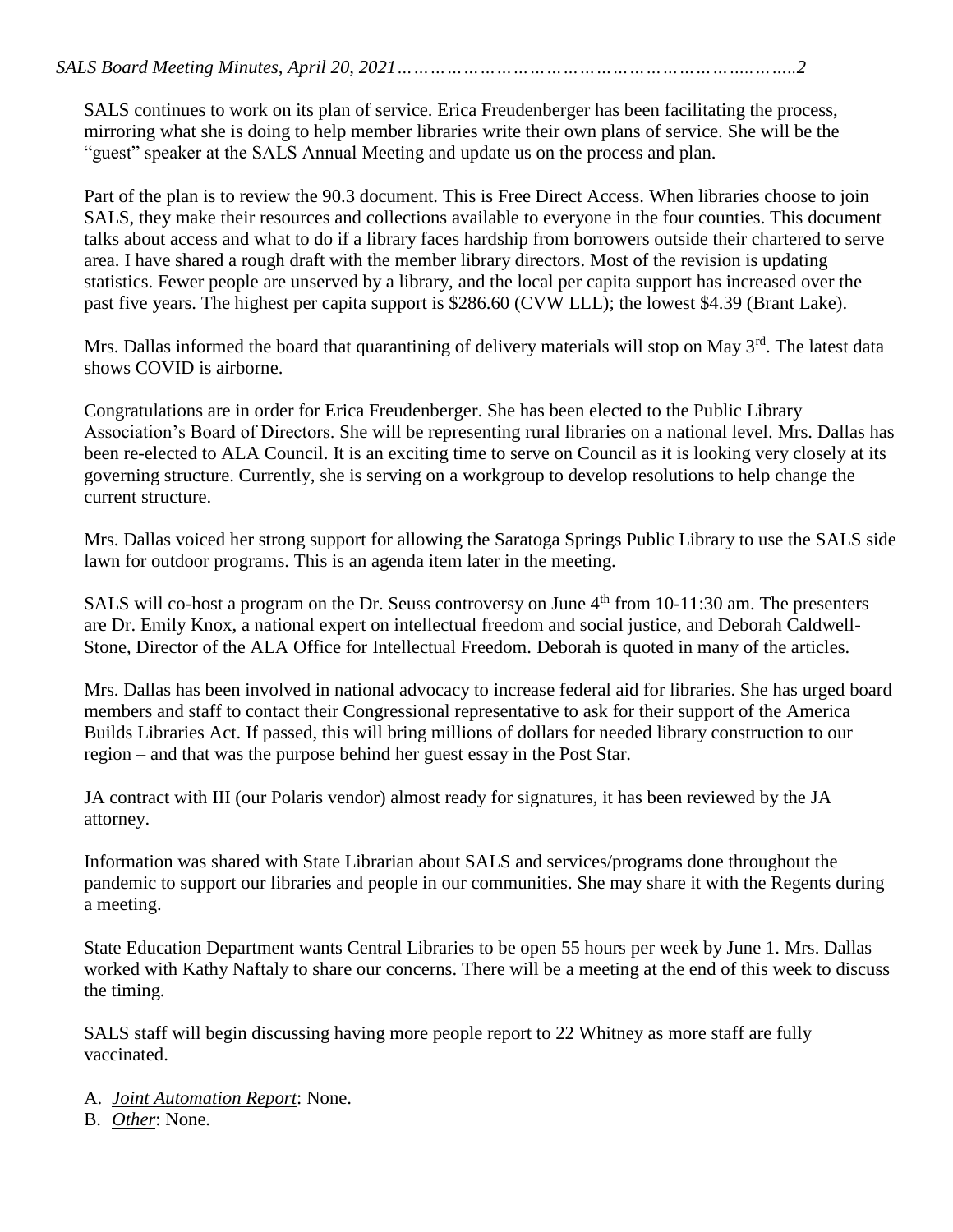*SALS Board Meeting Minutes, April 20, 2021………………………………………………………..……..3*

#### **5. Committee Reports**:

A. *Audit & Finance (R. Wise, chair)*:

Mrs. Dallas suggested scheduling a committee meeting to review the 2021 budget in light of the NYS FY21-22 budget.

B. *Building (C. Connell, chair)*:

Ms. Winter reported the new locks will be installed week of May 3<sup>rd</sup>.

- C. *Bylaws Committee (R. Wise, chair)*: None.
- D. *Central Library Aid and Services (D. Nemer, chair)*: None.
- E. *County Aid Coordinators (Seifts, Connell, Odess, Cowin)*: None.
- F. *Library Services (C. Kuhr, chair)*: None.
- G. *Personnel (L. Borden, chair)*: None.
- H. *Trustee Nominating (E. Cowin, chair):*

Mrs. Dallas reported Sue Beck is the Warren County nominee. Her name will be put forward at the SALS Annual Meeting. Ms. Winter proposed delaying the discussion of a Board fund for gifts to the next regular meeting.

# **6. Unfinished Business**: None.

## **7. New Business:**

A. *Advocacy Day presentation*

Mr. Scott and Ms. Freudenberger shared an abridged version of the SALS 2021 Advocacy Day presentation made to our local elected officials in February.

## B. *SSPL use of SALS lawn for programming*

Mr. Pulver reported the Saratoga Springs Public Library is in the process of planning its summer reading programs in a way that is safe for both attendees and staff. Based on the science, it seems best to host programs outside and SSPL does not have adequate green space to do so, and is requesting to make use of the SALS lawn. The library has looked into parks, but believes due to the higher foot traffic, it would be more difficult to maintain social distance there as opposed to the lower-traffic SALS location. Any attendees who require the facilities would be accompanied by a SSPL staff person, and SALS would be listed as an additional insured on the SSPL insurance policy. Several board members asked questions regarding the number and frequency of programs. Mr. Pulver estimated at the SALS location there would be no more than two programs per day, three days a week, Monday through Friday, during July and August 2021. Attendance would be limited to 15 registrants per program, would mean 15-20 people at most. The library may put up an EZ-Up tent in case of rain or sun, but it would only be in use during programs (or for the duration of the day where there is both a morning and afternoon program on the same day). SALS staff would coordinate with SSPL staff to ensure programs do not interfere with lawn care and delivery, or vice versa. Mr. Wise voiced his support for SALS supporting SSPL as a means of outreach. Ms. Borden expressed her concern about attendees using the SALS facilities.

Ms. Kuhr moved, seconded by Ms. Wise, to approve use of SALS lawn for SSPL programming. Motion carried.